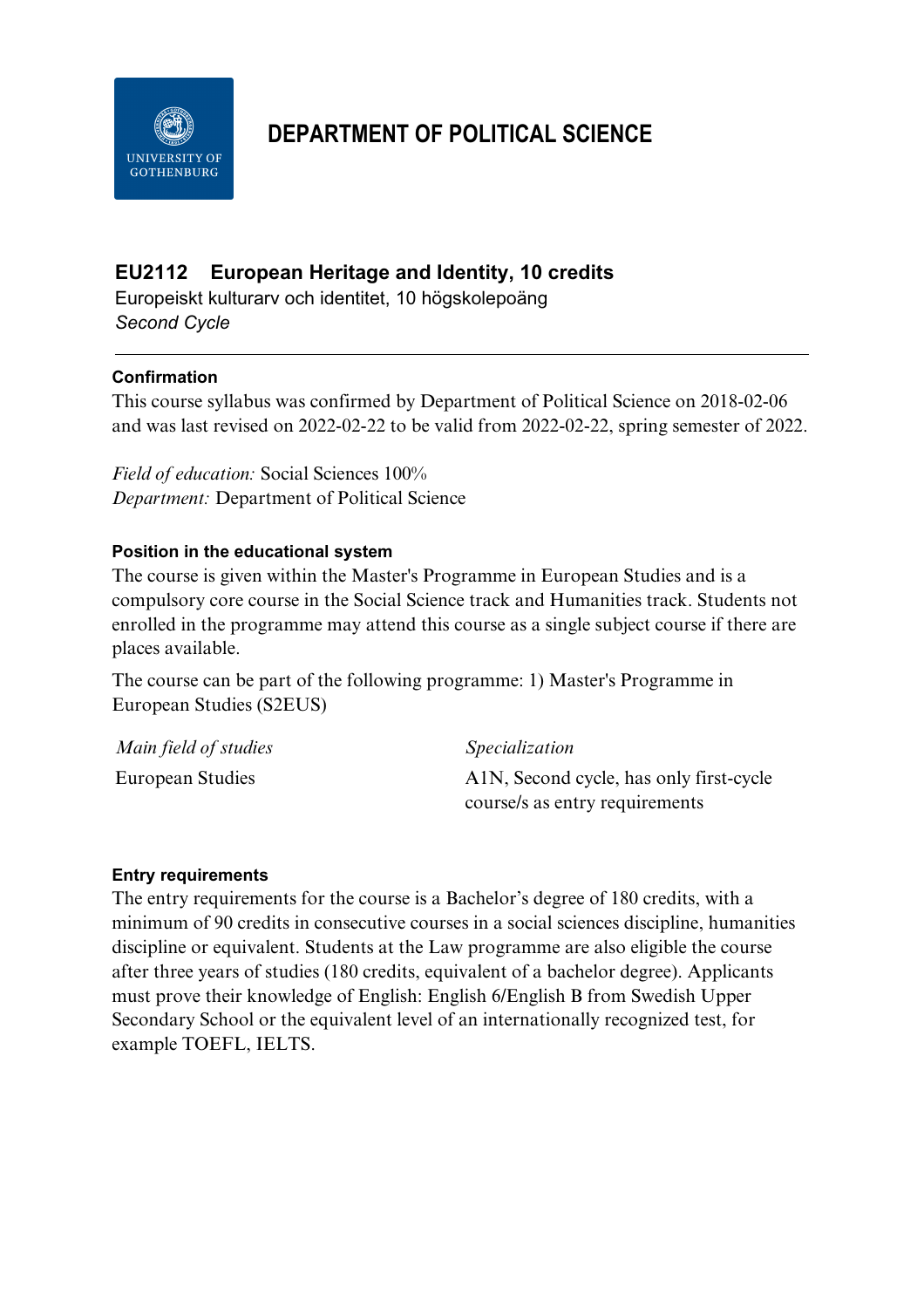#### **Learning outcomes**

*A student who has passed the course will be able to:*

#### *Knowledge and understanding*

- describe the main threads and phases in the development of the idea of Europe, European heritage and European identity over time and space
- demonstrate a comprehensive understanding of the role ofhow institutions, and political, cultural and economic processes influence for European identity building and European cultural heritage
- relate the idea of a European identity to other current and historical contexts as well as to cultural experiences of memory and identity

#### *Competence and skills*

- critically scrutinize the use of notions of Europeanness and how they relate to political, economic and other goals of groups
- in group work and present a proposal for future European memory or cultural heritage project
- independently produce text in accordance with good academic practice, including proper citation technique and use of references
- communicate clearly and proficiently in English both orally and in writing

#### *Judgement and approach*

- independently analyse and assess ideas about European identity and heritage, as well as processes and institutions involved in identity-building
- evaluate and critically engage with arguments in theory, literature as well as seminars

#### **Course content**

This course addresses and historicizes current processes of integration and disintegration in Europe, and the notion of the "European" today. Issues of heritage and identity are closely linked to political, cultural and economic issues. Students will learn to analyse current European processes with political as well as social perspectives, and gain a thorough understanding of Europe's historical past. The course relates various notions of what it means to be "European", including Eurocentric criticism, to other competing, complementary and conflicting territorial identities, by analysing the creation of history and memory within European institutions.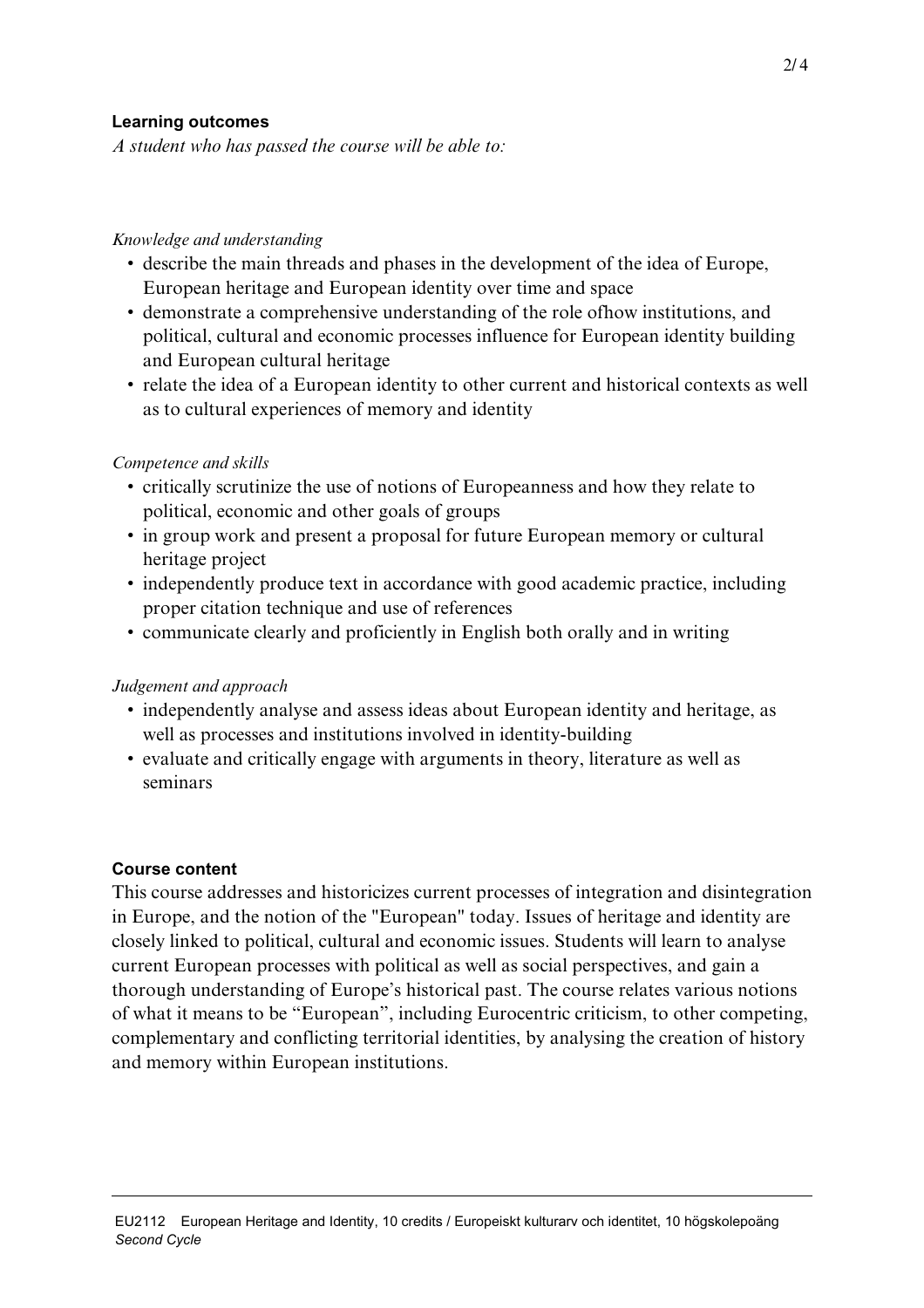Teachers from different academic disciplines contribute with different approaches to European integration, heritage and identity. The multidisciplinary character of the course provides students with insights into the theoretical and practical experiences of different fields within European studies.

# **Form of teaching**

The course is taught in lectures, compulsory seminars and compulsory assignments.

*Language of instruction:* English

# **Assessment**

Students will be evaluated based on their performance on written and oral assignments, active participation at obligatory seminars and a final assignment. The course consists of two individual papers with accompanying seminars (2,5 credits each), and a final group project resulting in a written report submission, oral presentation and participation at the final seminar (5 credits).

Completion of examined assignments are permitted. If the student does not submit the completion on time, the student will be failed on the assignment.

A student who is not able to attend a compulsory part of the course can do an alternative assignment. The assignment will be described in the course guide.

If a student, who has failed the same examined component twice, wishes to change examiner before the next examination, a written application shall be sent to the department responsible for the course and shall be granted unless there are special reasons to the contrary (Chapter 6, Section 22 of Higher Education Ordinance).

If a student has received a recommendation from the University of Gothenburg for special educational support, where it is compatible with the learning outcomes of the course and provided that no unreasonable resources are required, the examiner may decide to allow the student to sit an adjusted exam or alternative form of assessment.

At least five occasions shall be offered the students to pass a course or part of a course (Chapter 6, Section 21 of Higher Education Ordinance).

In cases where a course has been discontinued or has undergone major changes, the student shall normally be guaranteed at least three examination occasions (including the ordinary examination) during a period of at least one year from the last time the course was given. This may not be in conflict with Chapter 6 Section 21 of Higher Education Ordinance.